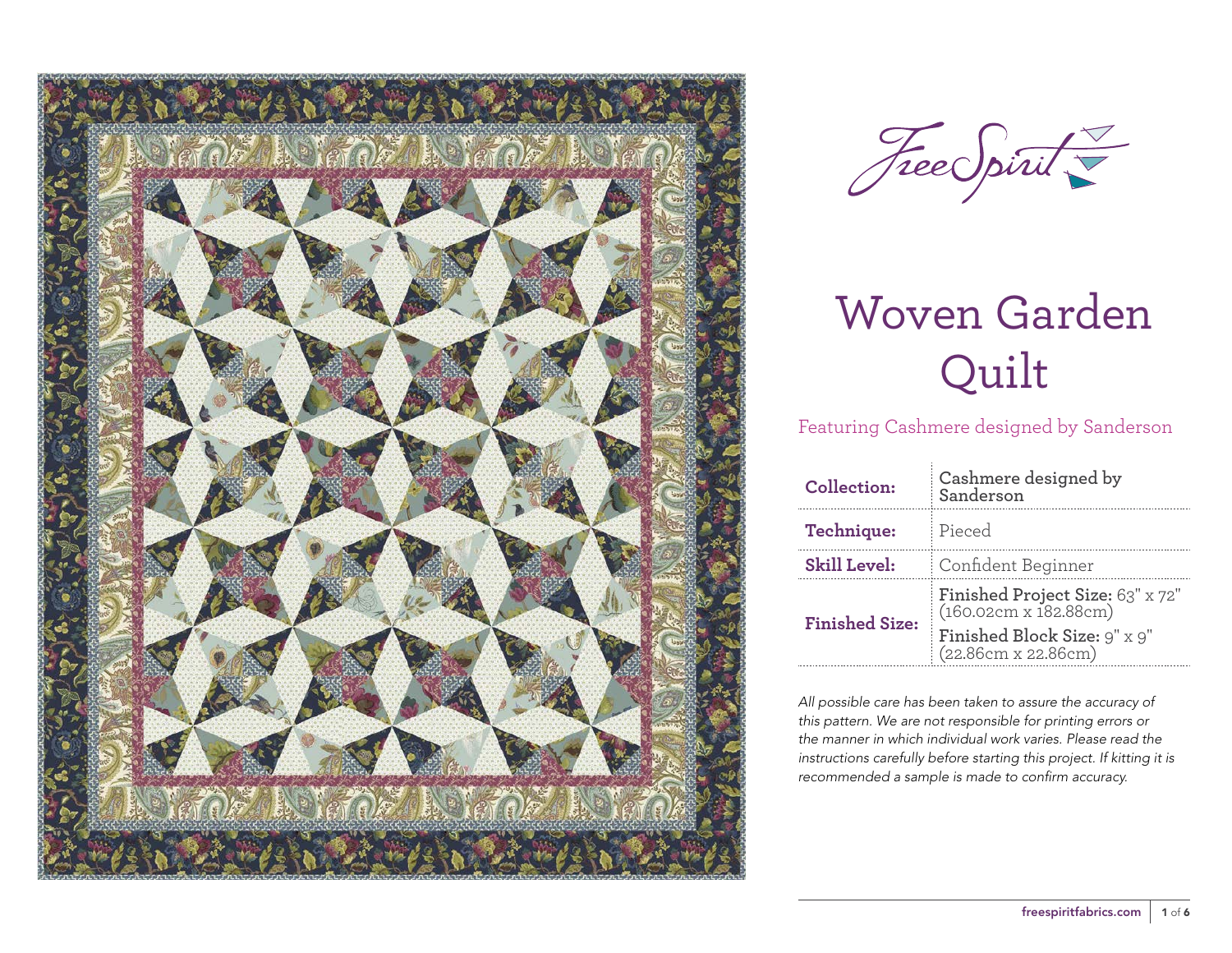reec

*Project designed by Lucy A. Fazely Tech edited by Alison M. Schmidt*

#### **Fabric Requirements**

| <b>DESIGN</b>                                                                                                             | <b>COLOR</b>                                                     | <b>ITEM ID</b>                                                                                                            | <b>YARDAGE</b>                                                                                                                                                                                                                                                    |     |     |                                     |                                      |     |
|---------------------------------------------------------------------------------------------------------------------------|------------------------------------------------------------------|---------------------------------------------------------------------------------------------------------------------------|-------------------------------------------------------------------------------------------------------------------------------------------------------------------------------------------------------------------------------------------------------------------|-----|-----|-------------------------------------|--------------------------------------|-----|
| (A) Amanpuri<br>(B) Amanpuri Large<br>(C) Paradesia<br>(D) Cashmere Paisley<br>(E) Pelham<br>(F) Linden<br>(G) Honeycombe | Indigo<br>Garden<br>Garden<br>Garden<br>Garden<br>Garden<br>Aqua | PWSA009.INDIG<br>PWSA010.GARDEN<br>PWSA011.GARDEN<br>PWSA012.GARDEN<br>PWSA013.GARDEN<br>PWSA015.GARDEN*<br>PWWM005.AQUAX | 1 <sup>3</sup> / <sub>4</sub> yards (1.60m)<br>$\frac{1}{2}$ yard (0.46m)<br>$\frac{1}{2}$ yard (0.46m)<br>$\frac{7}{8}$ yard (0.80m)<br>$\frac{5}{8}$ yard (0.57m)<br>1 <sup>1</sup> / <sub>4</sub> yards (1.14m)<br>1 <sup>1</sup> / <sub>4</sub> yards (1.14m) | (A) | (B) | (C)                                 | (D)                                  | (E) |
| * includes binding<br><b>Backing (Purchased Separately)</b>                                                               |                                                                  |                                                                                                                           |                                                                                                                                                                                                                                                                   |     |     |                                     |                                      |     |
| 44" (111.76cm) wide<br><b>Ottoman Flowers</b>                                                                             | Garden                                                           | PWSA014.GARDEN                                                                                                            | $4\frac{1}{4}$ yards (3.89m)                                                                                                                                                                                                                                      |     |     |                                     |                                      |     |
| <b>OR</b><br>108" (274.32cm) wide<br>Strawbery Thief                                                                      | Navy                                                             | QBWM001.NAVY                                                                                                              | $2\frac{1}{8}$ yards (1.94m)                                                                                                                                                                                                                                      | (F) | (G) | <b>Backing</b><br>44"<br>(111.76cm) | <b>Backing</b><br>108"<br>(274.32cm) |     |

#### **Additional Recommendations**

- 100% cotton thread in colors to match
- 71" x 80" (177.80cm x 200.66cm) quilt batting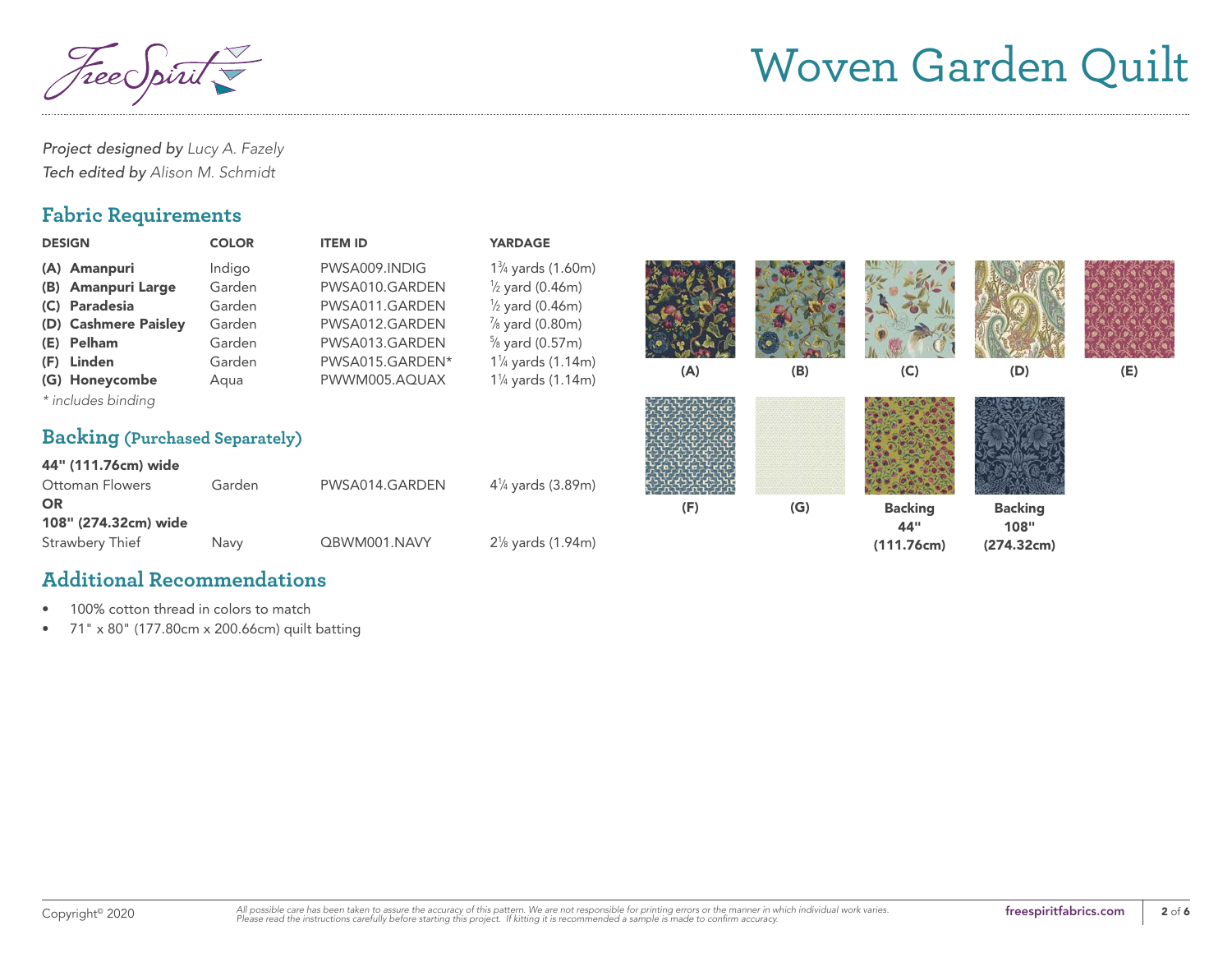#### **Cutting**

WOF = Width of Fabric

#### Fabric A, cut:

(5) 5" x WOF (7)  $4\frac{1}{2}$ " x WOF; sewn together end-to-end for borders

## Fabric B, cut:

(2) 5" x WOF

## Fabric C, cut:

(2) 5" x WOF

#### Fabric D, cut:

(7)  $3\frac{1}{2}$ " x WOF; from (2) strips, subcut (14)  $3\frac{1}{2}$ " squares (cut in half diagonally), then sew all remaining strips together end-to-end for borders

#### Fabric E, cut:

(2)  $3\frac{1}{2}$ " x WOF; subcut (15)  $3\frac{1}{2}$ " squares (cut in half diagonally) (5)  $1\frac{1}{2}$ " x WOF; sewn together end-to-end for borders

#### Fabric F, cut:

(3)  $3\frac{1}{2}$ " x WOF; subcut (31)  $3\frac{1}{2}$ " squares (cut in half diagonally) (8)  $2\frac{1}{2}$ " x WOF for binding (6)  $1\frac{1}{2}$ " x WOF; sewn together end-to-end for borders

#### Fabric G, cut:

(8) 5" x WOF

### **Instructions**

*Note: Use a 1 ⁄4" seam allowance throughout. Handle triangles gently so as not to distort bias edges. Sew all pieces with right sides together and raw edges even using matching thread. Press after each seam.*

#### Block Assembly

1. Using the Triangle Template provided, cut 62 triangles from Fabric  $A 5$ " strips. In the same manner, cut 30 Fabric B, 28 Fabric C, and 120 Fabric G wedges. Fig. 1





2. Arrange 4 each Fabrics A and G triangles as shown. Fig. 2

Fig. 2



3. Sew Fabrics A and G triangles into pairs. Fig. 3

Fig. 3



4. Stitch pairs of wedges together into halfblock sections, making sure the long sides of the triangles align to form a straight edge. Fig. 4

Fig. 4



**5.** Sew half-block sections together.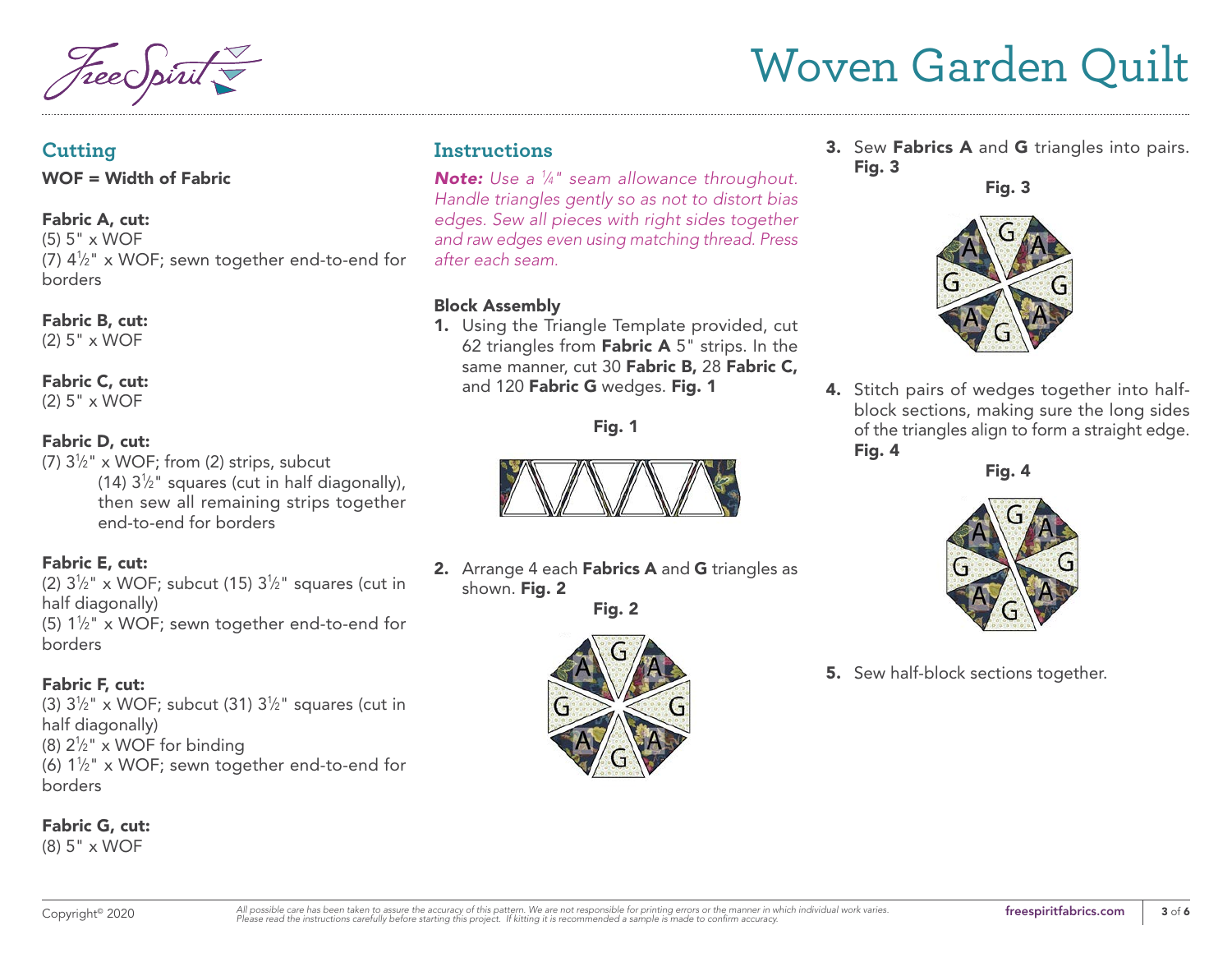**6.** Stitch 4 **Fabric F**  $3\frac{1}{2}$ " triangles, centered, to the corners to complete Block 1 (9½") [24.13cm] square including seam allowance.). Trim off dog ears if desired. Fig. 5





7. Referring to Steps 2-6, make 5 Block 2, 4 Block 3, and 10 each Blocks 4 and 5 with fabrics indicated. Block Layouts

### **Quilt Top Assembly**

- 8. Noting **Quilt Layout** on page 5, arrange the blocks in 6 rows of 5, rotating blocks as shown. Stitch into rows. Press the seams in each row to one side, then press the next row in the opposite direction so seam allowances will nest.
- 9. Sew rows together. Quilt center should measure 45½" x 54½" including seam allowance.
- 10. Measure the quilt top through the center vertically. Cut (2) Fabric E borders to fit from the 1½"-wide continuous strip (1½" x 54½") and sew to the right and left sides of quilt center. Measure the quilt top horizontally

through the center. Cut (2) Fabric E borders to fit from the remaining 1½"-wide continuous strip (1½"  $\times$  47½") and sew to the top and bottom of quilt center.

11. Repeat Step 10 to measure, cut, and add the following borders to the quilt in the order listed:

> Fabric D Left/right sides:  $3\frac{1}{2}$ " x  $56\frac{1}{2}$ " Top/bottom:  $3\frac{1}{2}$ " x  $53\frac{1}{2}$ "

> Fabric F Left/right sides:  $1\frac{1}{2}$ " x 62 $\frac{1}{2}$ " Top/bottom:  $1\frac{1}{2}$ " x  $55\frac{1}{2}$ "

Fabric A Left/right sides:  $4\frac{1}{2}$ " x 64 $\frac{1}{2}$ " Top/bottom:  $4\frac{1}{2}$ " x 63 $\frac{1}{2}$ "

### **Finishing**

- **12.** Sew together the  $2\frac{1}{2}$ " x WOF **Fabric F** binding strips end to end using diagonal seams. Press the seams open. Press the binding strip in half wrong sides together.
- 13. Layer the backing (wrong side up), batting, and quilt top (right side up). Baste the layers together and quilt as desired. Trim excess batting and backing even with the quilt top after quilting is completed.
- 14. Leaving an 8" tail of binding, sew binding to top of quilt through all layers matching all raw edges. Miter corners. Stop approximately 12" from where you started. Lay both loose

ends of binding flat along quilt edge. Where these two loose ends meet, fold them back on themselves and press to form a crease. Using this crease as your stitching line, sew the two open ends of the binding together right sides together. Trim seam to  $\frac{1}{4}$ " and press open. Finish sewing binding to quilt.

15. Turn the binding to the back of the quilt and hand stitch in place.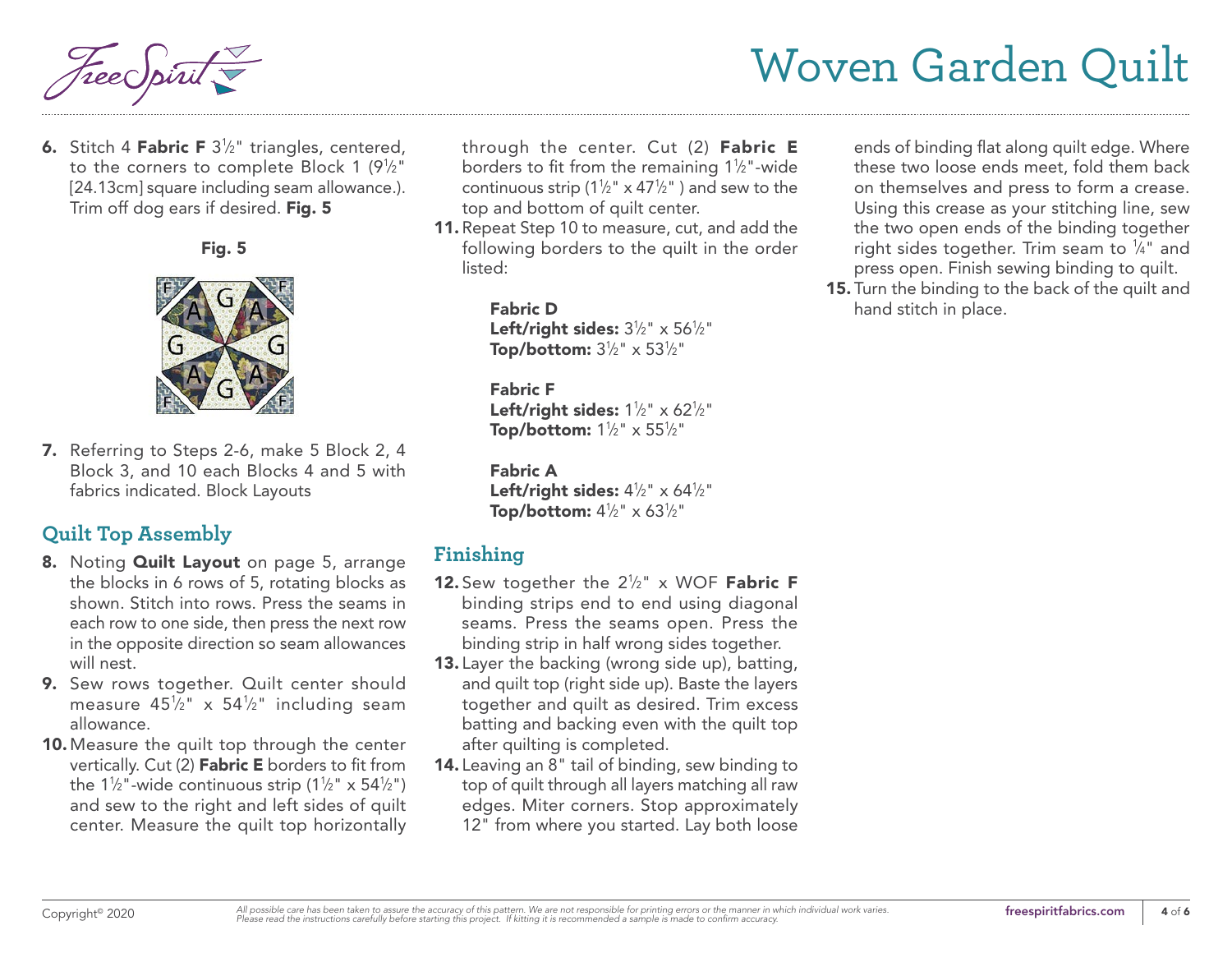Free Spirit

**Quilt Layout** 



Copyright<sup>®</sup> 2020 *All* possible care has been taken to assure the accuracy of this pattern. We are not responsible for printing errors or the manner in which individual work varies. **Freespiritfabrics.com freespiritfabr**